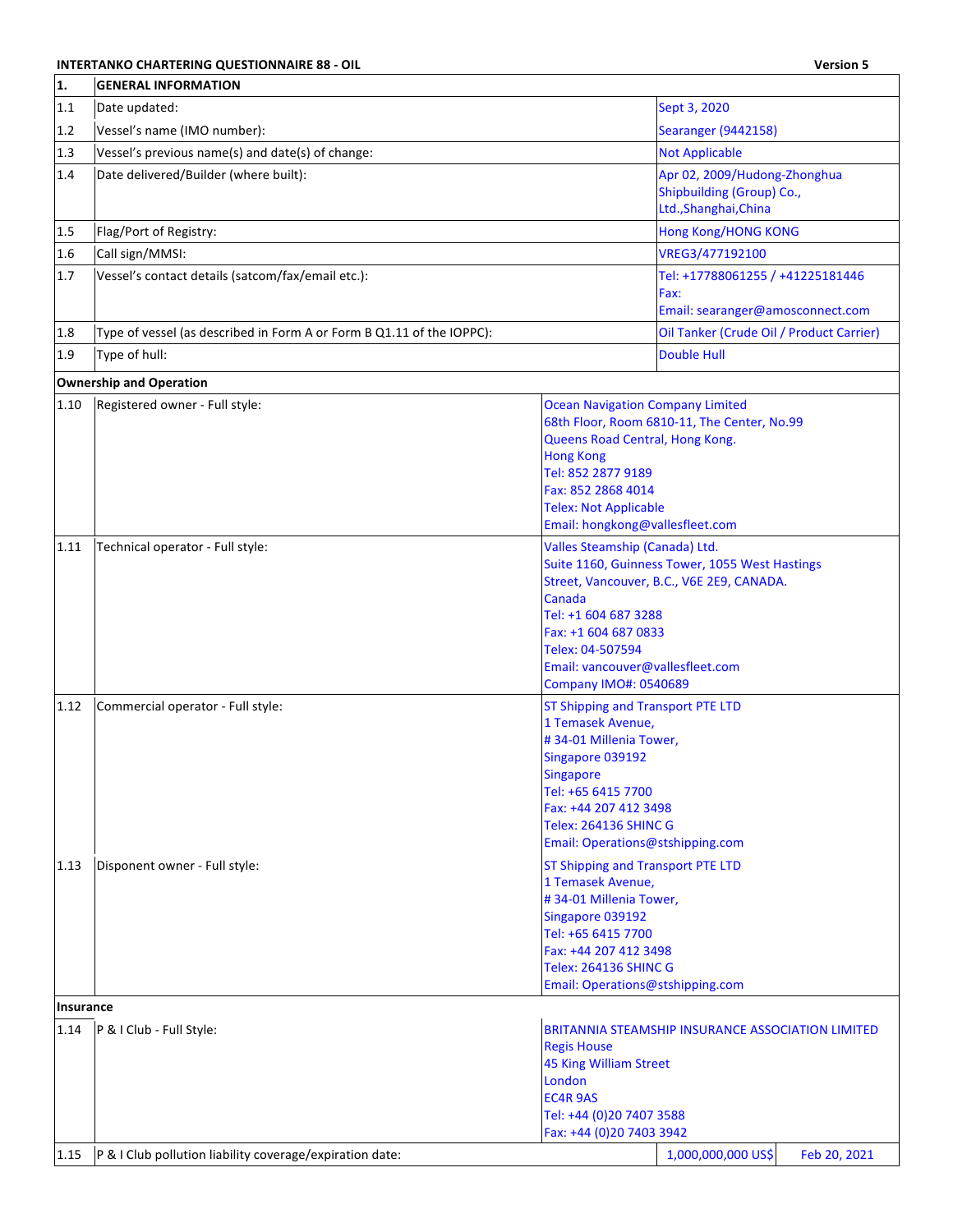| 1.16              | Hull & Machinery insured by - Full Style:<br>(Specify broker or leading underwriter)                                                           | <b>Arthur J Gallagher</b><br><b>The Walbrook Building</b><br>25 Walbrook<br><b>London EC4N 8AW</b><br>Tel: +44 020 7204 6295<br>Fax: NA |                                                                                                      |                      |
|-------------------|------------------------------------------------------------------------------------------------------------------------------------------------|-----------------------------------------------------------------------------------------------------------------------------------------|------------------------------------------------------------------------------------------------------|----------------------|
| 1.17              | Hull & Machinery insured value/expiration date:                                                                                                |                                                                                                                                         | 28,000,000 US\$                                                                                      | Jun 15, 2021         |
|                   | <b>Classification</b>                                                                                                                          |                                                                                                                                         |                                                                                                      |                      |
| 1.18              | Classification society:                                                                                                                        |                                                                                                                                         | <b>American Bureau of Shipping</b>                                                                   |                      |
| 1.19              | Class notation:                                                                                                                                |                                                                                                                                         | +A1, Oil Carrier, ESP, (E), +AMS, +ACCU,<br>SH, SHCM, POT, RRDA, UWILD, TCM, CRC,<br><b>VEC, BWT</b> |                      |
| 1.20              | Is the vessel subject to any conditions of class, class extensions, outstanding memorandums or<br>class recommendations? If yes, give details: |                                                                                                                                         | <b>No</b><br>N/A                                                                                     |                      |
| 1.21              | If classification society changed, name of previous and date of change:                                                                        |                                                                                                                                         | N/A, Not Applicable                                                                                  |                      |
| 1.22              | Does the vessel have ice class? If yes, state what level:                                                                                      |                                                                                                                                         | No, NA                                                                                               |                      |
| 1.23              | Date/place of last dry-dock:                                                                                                                   |                                                                                                                                         | Apr 27, 2019/GDANSK, POLAND                                                                          |                      |
| 1.24              | Date next dry dock due/next annual survey due:                                                                                                 |                                                                                                                                         | Oct 27, 2021                                                                                         | Apr 01, 2021         |
| 1.25              | Date of last special survey/next special survey due:                                                                                           |                                                                                                                                         | Apr 27, 2019                                                                                         | Apr 01, 2024         |
| 1.26              | If ship has Condition Assessment Program (CAP), what is the latest overall rating:                                                             |                                                                                                                                         | No, NA                                                                                               |                      |
| <b>Dimensions</b> |                                                                                                                                                |                                                                                                                                         |                                                                                                      |                      |
| 1.27              | Length overall (LOA):                                                                                                                          |                                                                                                                                         |                                                                                                      | <b>243.00 Metres</b> |
| 1.28              | Length between perpendiculars (LBP):                                                                                                           |                                                                                                                                         | <b>233.00 Metres</b>                                                                                 |                      |
| 1.29              | Extreme breadth (Beam):                                                                                                                        |                                                                                                                                         |                                                                                                      | 42.032 Metres        |
| 1.30              | Moulded depth:                                                                                                                                 |                                                                                                                                         |                                                                                                      | 22.00 Metres         |
| 1.31              | Keel to masthead (KTM)/ Keel to masthead (KTM) in collapsed condition, if applicable:                                                          |                                                                                                                                         | 46.41 Metres                                                                                         | 0 Metres             |
| 1.32              | Distance bridge front to center of manifold:                                                                                                   |                                                                                                                                         |                                                                                                      | 82.38 Metres         |
| 1.33              | Bow to center manifold (BCM)/Stern to center manifold (SCM):                                                                                   |                                                                                                                                         | <b>119.52 Metres</b>                                                                                 | <b>123.48 Metres</b> |
| 1.34              | Parallel body distances                                                                                                                        | Lightship                                                                                                                               | <b>Normal Ballast</b>                                                                                | Summer Dwt           |
|                   | Forward to mid-point manifold:                                                                                                                 | 41.35 Metres                                                                                                                            | 68.26 Metres                                                                                         | 76.73 Metres         |
|                   | Aft to mid-point manifold:                                                                                                                     | 30.27 Metres                                                                                                                            | 48.23 Metres                                                                                         | 64.69 Metres         |
|                   | Parallel body length:                                                                                                                          | <b>73.221 Metres</b>                                                                                                                    | 116.412 Metres                                                                                       | 141.424 Metres       |
| <b>Tonnages</b>   |                                                                                                                                                |                                                                                                                                         |                                                                                                      |                      |
| 1.35              | Net Tonnage:                                                                                                                                   |                                                                                                                                         |                                                                                                      | 33,762               |
| 1.36              | Gross Tonnage/Reduced Gross Tonnage (if applicable):                                                                                           |                                                                                                                                         | 60,193                                                                                               | 48,105               |
| 1.37              | Suez Canal Tonnage - Gross (SCGT)/Net (SCNT):                                                                                                  | 62,682.60                                                                                                                               | 57,154.34                                                                                            |                      |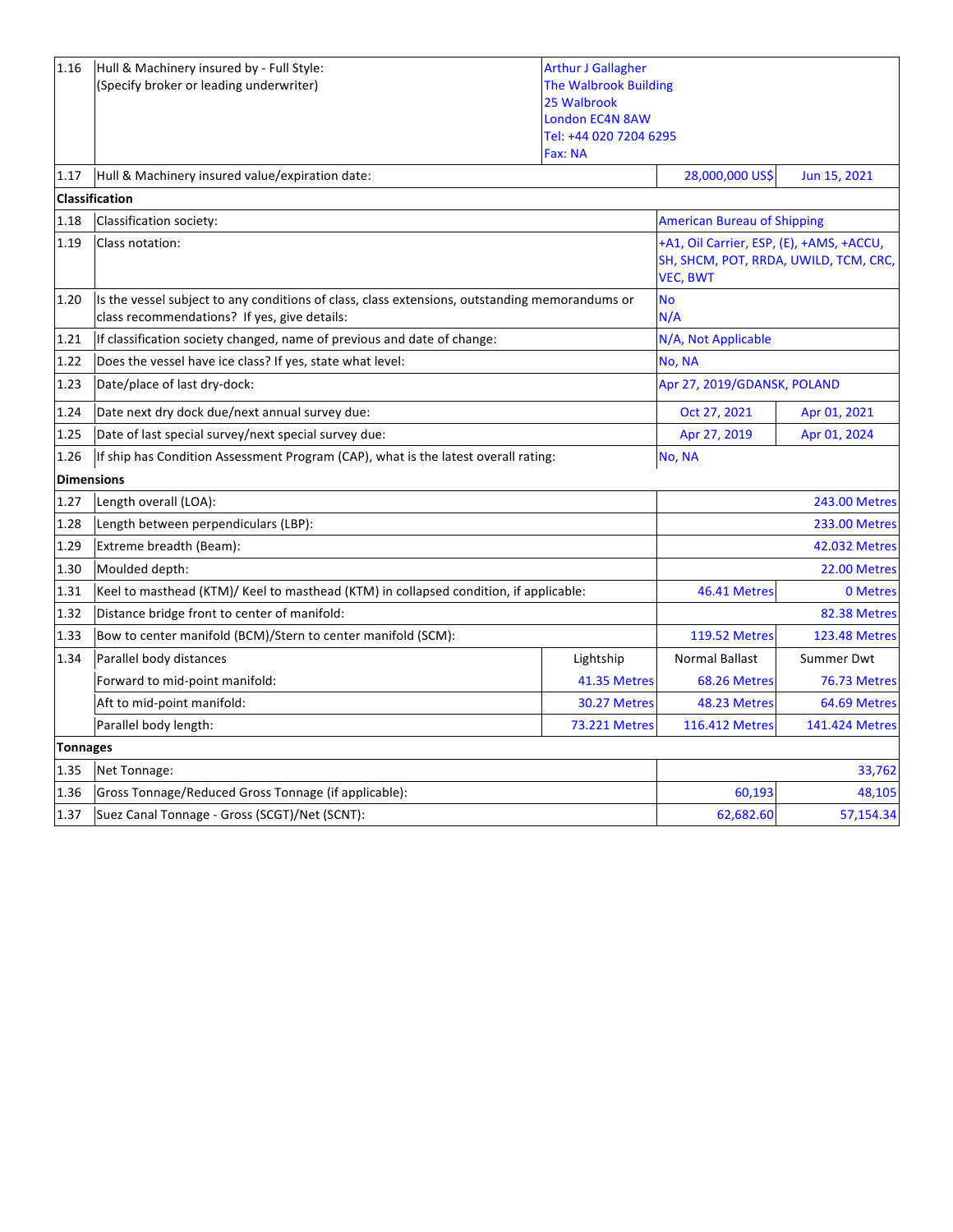| 1.38 | Panama Canal Net Tonnage (PCNT):                                               |                      |                |                                                                                                                                                                                                                                                                                                                                                                                                                                                                                      | $\bf{0}$                                                                             |
|------|--------------------------------------------------------------------------------|----------------------|----------------|--------------------------------------------------------------------------------------------------------------------------------------------------------------------------------------------------------------------------------------------------------------------------------------------------------------------------------------------------------------------------------------------------------------------------------------------------------------------------------------|--------------------------------------------------------------------------------------|
|      | <b>Loadline Information</b>                                                    |                      |                |                                                                                                                                                                                                                                                                                                                                                                                                                                                                                      |                                                                                      |
| 1.39 | Loadline                                                                       | Freeboard            | Draft          | Deadweight                                                                                                                                                                                                                                                                                                                                                                                                                                                                           | Displacement                                                                         |
|      | Summer:                                                                        | 6.665 Metres         | 15.3665 Metres | 109,165.54 Metric<br><b>Tonnes</b>                                                                                                                                                                                                                                                                                                                                                                                                                                                   | 127,354.82 Metric<br><b>Tonnes</b>                                                   |
|      | Winter:                                                                        | 6.985 Metres         | 15.0465 Metres | 106,244.74 Metric<br><b>Tonnes</b>                                                                                                                                                                                                                                                                                                                                                                                                                                                   | 124,434.06 Metric<br><b>Tonnes</b>                                                   |
|      | Tropical:                                                                      | 6.345 Metres         | 15.6865 Metres | 112,092.46 Metric<br><b>Tonnes</b>                                                                                                                                                                                                                                                                                                                                                                                                                                                   | 130,281.74 Metric<br><b>Tonnes</b>                                                   |
|      | Lightship:                                                                     | <b>19.367 Metres</b> | 2.648 Metres   |                                                                                                                                                                                                                                                                                                                                                                                                                                                                                      | 18,189.28 Metric<br><b>Tonnes</b>                                                    |
|      | Normal Ballast Condition:                                                      | 14.89 Metres         | 7.11 Metres    | <b>36,522 Metric</b><br><b>Tonnes</b>                                                                                                                                                                                                                                                                                                                                                                                                                                                | 54,792 Metric<br><b>Tonnes</b>                                                       |
|      | Segregated Ballast Condition:                                                  | 14.90 Metres         | 7.10 Metres    | 36,683 Metric<br><b>Tonnes</b>                                                                                                                                                                                                                                                                                                                                                                                                                                                       | 54,953 Metric<br><b>Tonnes</b>                                                       |
| 1.40 | FWA/TPC at summer draft:                                                       |                      |                |                                                                                                                                                                                                                                                                                                                                                                                                                                                                                      | 349 Millimetres 91.35 Metric Tonnes                                                  |
| 1.41 | Does vessel have multiple SDWT? If yes, please provide all assigned loadlines: |                      |                | Yes<br>109165.54 MTS<br>106992.1 MTS<br>99987.0 MTS<br>89994.0 MTS<br>84995.0 MTS<br>79991.0 MTS                                                                                                                                                                                                                                                                                                                                                                                     |                                                                                      |
| 1.42 | Constant (excluding fresh water):                                              |                      |                |                                                                                                                                                                                                                                                                                                                                                                                                                                                                                      | <b>393 Metric Tonnes</b>                                                             |
| 1.43 | What is the company guidelines for Under Keel Clearance (UKC) for this vessel? |                      |                | Ocean Passage: 50% of Deepest Draft<br><b>Draft</b><br>Port Approaches, Buoyed channels in<br>areas at or near entrance to ports &<br>estuaries.: 10% of Deepest Draft<br>Whilst alongside the berth Fairways<br>inside ports (shallow waters) / Pilotage<br>Waters: 1.5% of vessel beam or 0.30m<br>whichever is greater.<br>Whilst at SBM/CBM moorings: 20% of<br><b>Deepest Draft</b><br>At Anchor - Unprotected Waters: 20% of<br><b>Deepest Draft</b><br>: 10% of Deepest Draft | Coastal / Shallow Waters: 20% of Deepest<br>At Anchor - Protected / Sheltered Waters |
| 1.44 | What is the max height of mast above waterline (air draft)                     |                      |                | <b>Full Mast</b>                                                                                                                                                                                                                                                                                                                                                                                                                                                                     | <b>Collapsed Mast</b>                                                                |
|      | Summer deadweight:                                                             |                      |                | <b>31.043 Metres</b>                                                                                                                                                                                                                                                                                                                                                                                                                                                                 | 0 Metres                                                                             |
|      | Normal ballast:                                                                |                      |                | 39.31 Metres                                                                                                                                                                                                                                                                                                                                                                                                                                                                         | 0 Metres                                                                             |
|      | Lightship:                                                                     |                      |                | 43.762 Metres                                                                                                                                                                                                                                                                                                                                                                                                                                                                        | 0 Metres                                                                             |

| I2.           | <b>CERTIFICATES</b>                                         | Issued       | <b>Last Annual</b>    | Last Intermediate | <b>Expires</b> |
|---------------|-------------------------------------------------------------|--------------|-----------------------|-------------------|----------------|
| 12.1          | Safety Equipment Certificate (SEC):                         | Apr 27, 2019 | May 25, 2020          |                   | Apr 01, 2024   |
| 2.2           | Safety Radio Certificate (SRC):                             | Apr 27, 2019 | May 25, 2020          |                   | Apr 01, 2024   |
| $ 2.3\rangle$ | Safety Construction Certificate (SCC):                      | Apr 27, 2019 | May 25, 2020          |                   | Apr 01, 2024   |
| 2.4           | International Loadline Certificate (ILC):                   | Apr 27, 2019 | May 25, 2020          |                   | Apr 01, 2024   |
| 2.5           | International Oil Pollution Prevention Certificate (IOPPC): | Apr 27, 2019 | May 25, 2020          |                   | Apr 01, 2024   |
| 2.6           | International Ship Security Certificate (ISSC):             | Jun 20, 2019 | <b>Not Applicable</b> |                   | Jul 16, 2024   |
| 2.7           | Maritime Labour Certificate (MLC):                          | May 18, 2018 | N/A                   |                   | Jun 26, 2023   |
| 2.8           | ISM Safety Management Certificate (SMC):                    | Jun 20, 2019 | <b>Not Applicable</b> |                   | Jul 16, 2024   |
| 2.9           | Document of Compliance (DOC):                               | Jul 03, 2020 | Jul 03, 2020          |                   | Apr 22, 2022   |
| 2.10          | USCG Certificate of Compliance (USCGCOC):                   | Jul 21, 2020 | <b>Not Applicable</b> |                   | Jul 21, 2022   |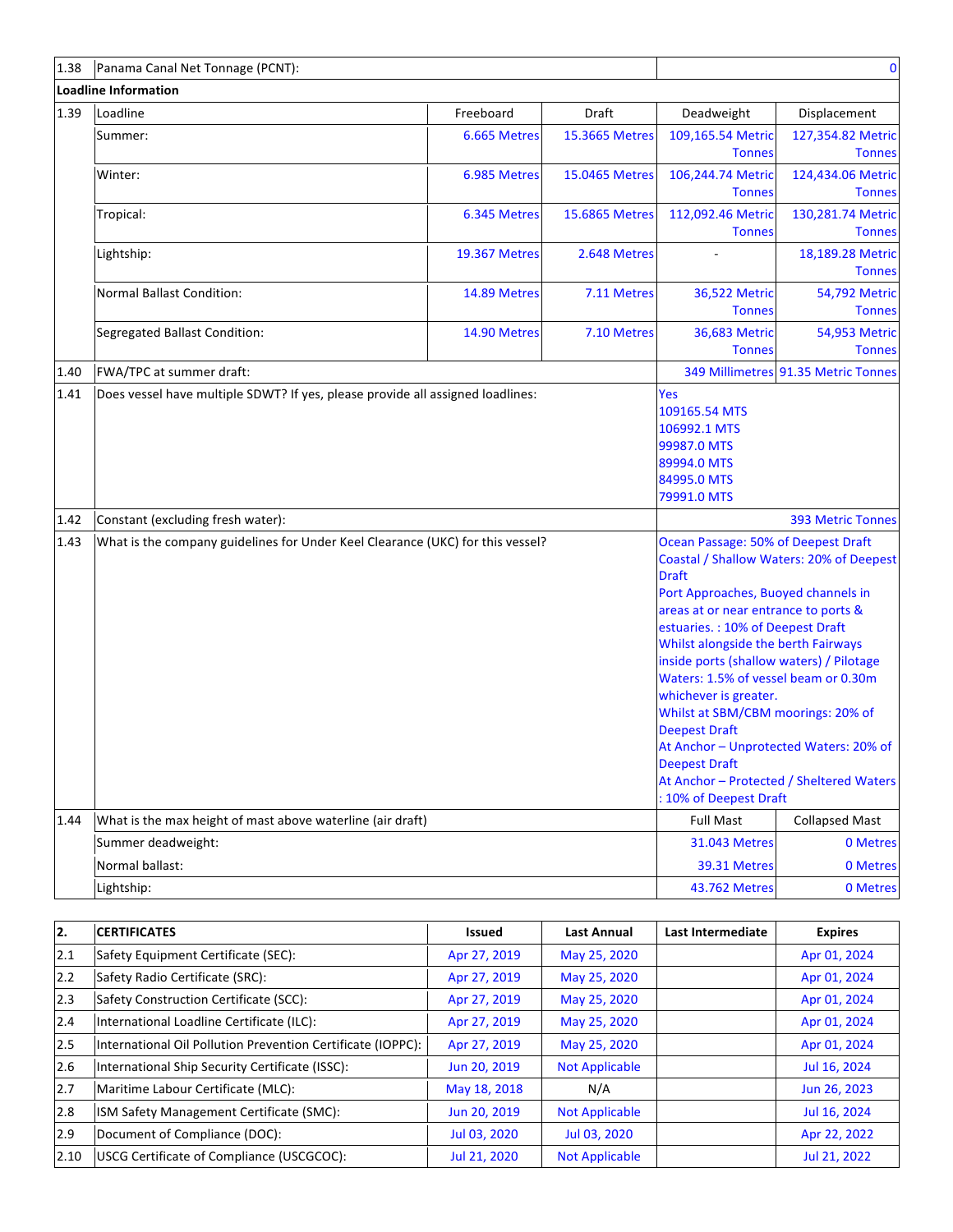| 2.11 | Civil Liability Convention (CLC) 1992 Certificate:                                                                                    | Dec 24, 2019          | N/A                   | N/A                   | Feb 20, 2021          |
|------|---------------------------------------------------------------------------------------------------------------------------------------|-----------------------|-----------------------|-----------------------|-----------------------|
| 2.12 | Civil Liability for Bunker Oil Pollution Damage Convention<br>(CLBC) Certificate:                                                     | Dec 24, 2019          | N/A                   | N/A                   | Feb 20, 2021          |
| 2.13 | Liability for the Removal of Wrecks Certificate (WRC):                                                                                | Dec 25, 2019          | N/A                   | N/A                   | Feb 20, 2021          |
| 2.14 | U.S. Certificate of Financial Responsibility (COFR):                                                                                  | Apr 02, 2018          | N/A                   | N/A                   | Apr 02, 2021          |
| 2.15 | Certificate of Class (COC):                                                                                                           | Apr 27, 2019          | May 25, 2020          | <b>Not Applicable</b> | Apr 01, 2024          |
| 2.16 | International Sewage Pollution Prevention Certificate<br>(ISPPC):                                                                     | Apr 27, 2019          | N/A                   | N/A                   | Apr 01, 2024          |
| 2.17 | Certificate of Fitness (COF):                                                                                                         | <b>Not Applicable</b> | <b>Not Applicable</b> | <b>Not Applicable</b> | <b>Not Applicable</b> |
| 2.18 | International Energy Efficiency Certificate (IEEC):                                                                                   | Mar 29, 2013          | N/A                   | N/A                   | N/A                   |
| 2.19 | International Air Pollution Prevention Certificate (IAPPC):                                                                           | May 25, 2020          | May 25, 2020          | <b>Not Applicable</b> | Apr 01, 2024          |
|      | Documentation                                                                                                                         |                       |                       |                       |                       |
| 2.20 | Owner warrant that vessel is member of ITOPF and will remain so for the entire duration of this<br>voyage/contract:                   |                       |                       |                       | <b>Yes</b>            |
| 2.21 | Does vessel have in place a Drug and Alcohol Policy complying with OCIMF guidelines for Control<br>of Drugs and Alcohol Onboard Ship? |                       |                       |                       | <b>Yes</b>            |
| 2.22 | Is the ITF Special Agreement on board (if applicable)?                                                                                |                       |                       |                       | N/A                   |
| 2.23 | <b>ITF Blue Card expiry date (if applicable):</b>                                                                                     |                       |                       |                       | Aug 31, 2021          |

| lз. | <b>CREW</b>                                                       |                                                                                                                                                                                                                             |    |                                                                                                                                                                                                                                                                                                   |
|-----|-------------------------------------------------------------------|-----------------------------------------------------------------------------------------------------------------------------------------------------------------------------------------------------------------------------|----|---------------------------------------------------------------------------------------------------------------------------------------------------------------------------------------------------------------------------------------------------------------------------------------------------|
| 3.1 | Nationality of Master:                                            |                                                                                                                                                                                                                             |    | Indian                                                                                                                                                                                                                                                                                            |
| 3.2 | Number and nationality of Officers:                               |                                                                                                                                                                                                                             | 10 | <b>Indian</b>                                                                                                                                                                                                                                                                                     |
| 3.3 | Number and nationality of Crew:                                   |                                                                                                                                                                                                                             | 15 | <b>Indian</b>                                                                                                                                                                                                                                                                                     |
| 3.4 | What is the common working language onboard:                      |                                                                                                                                                                                                                             |    | <b>ENGLISH</b>                                                                                                                                                                                                                                                                                    |
| 3.5 | Do officers speak and understand English?                         |                                                                                                                                                                                                                             |    | <b>Yes</b>                                                                                                                                                                                                                                                                                        |
| 3.6 | If Officers/ratings employed by a manning agency - Full<br>style: | <b>Officers: OCS Services (India) Pvt Ltd.</b><br><b>Nortrans</b><br><b>New Link</b><br>Road, Andheri (West), Mumbai-400<br>053, India.<br>Tel: +91-22-66409000<br>Fax: +91-22-26743300<br>Email: vallescrew@oilfieldcs.com |    | Ratings: OCS Services (India) Pvt Ltd,<br><b>Nortrans</b><br>407-411, Oberoi Chambers II, 645/646, 407-411, Oberoi Chambers II, 645/646,<br><b>New Link</b><br>Road, Andheri (West), Mumbai-400 053,<br>India<br>Tel: +91-22-66409000<br>Fax: +91-22-26743300<br>Email: vallescrew@oilfieldcs.com |

| 14.                                                                                                                                                                                                                      | <b>FOR USA CALLS</b>                                                                                                                                   |                                                                                                                                               |  |  |
|--------------------------------------------------------------------------------------------------------------------------------------------------------------------------------------------------------------------------|--------------------------------------------------------------------------------------------------------------------------------------------------------|-----------------------------------------------------------------------------------------------------------------------------------------------|--|--|
| 4.1                                                                                                                                                                                                                      | Has the vessel Operator submitted a Vessel Spill Response Plan to the US Coast Guard which has<br><b>Yes</b><br>been approved by official USCG letter? |                                                                                                                                               |  |  |
| 4.2<br>Qualified individual (QI) - Full style:<br>O'Brien's Response Management Inc.<br>818 Town and Country Blvd., Suite 200,<br>Houston, TX 77024, USA<br>Tel: +1 281 606 4818<br>Email: commandcenter@wittobriens.com |                                                                                                                                                        |                                                                                                                                               |  |  |
| 4.3                                                                                                                                                                                                                      | Oil Spill Response Organization (OSRO) - Full style:                                                                                                   | Marine Spill Response Management Inc.<br>Spring Park Place, Suite 200, Herndon, VA 20170 USA.<br>Tel: +1 800 645 7745<br>Fax: +1 732 417 0097 |  |  |
| 4.4                                                                                                                                                                                                                      | Salvage and Marine Firefighting Services (SMFF) - Full Style:                                                                                          | <b>T&amp;T Salvage, LLC</b><br>8717 Humble Westfield Road,<br>Hunble, TX 77338, USA<br>Tel: +1 713 534 0700<br>Email: info@ttsalvage.com      |  |  |

| 15. | <b>SAFETY/HELICOPTER</b>                                                               |  |
|-----|----------------------------------------------------------------------------------------|--|
| 5.1 | Is the vessel operated under a Quality Management System? If Yes, what type of system? |  |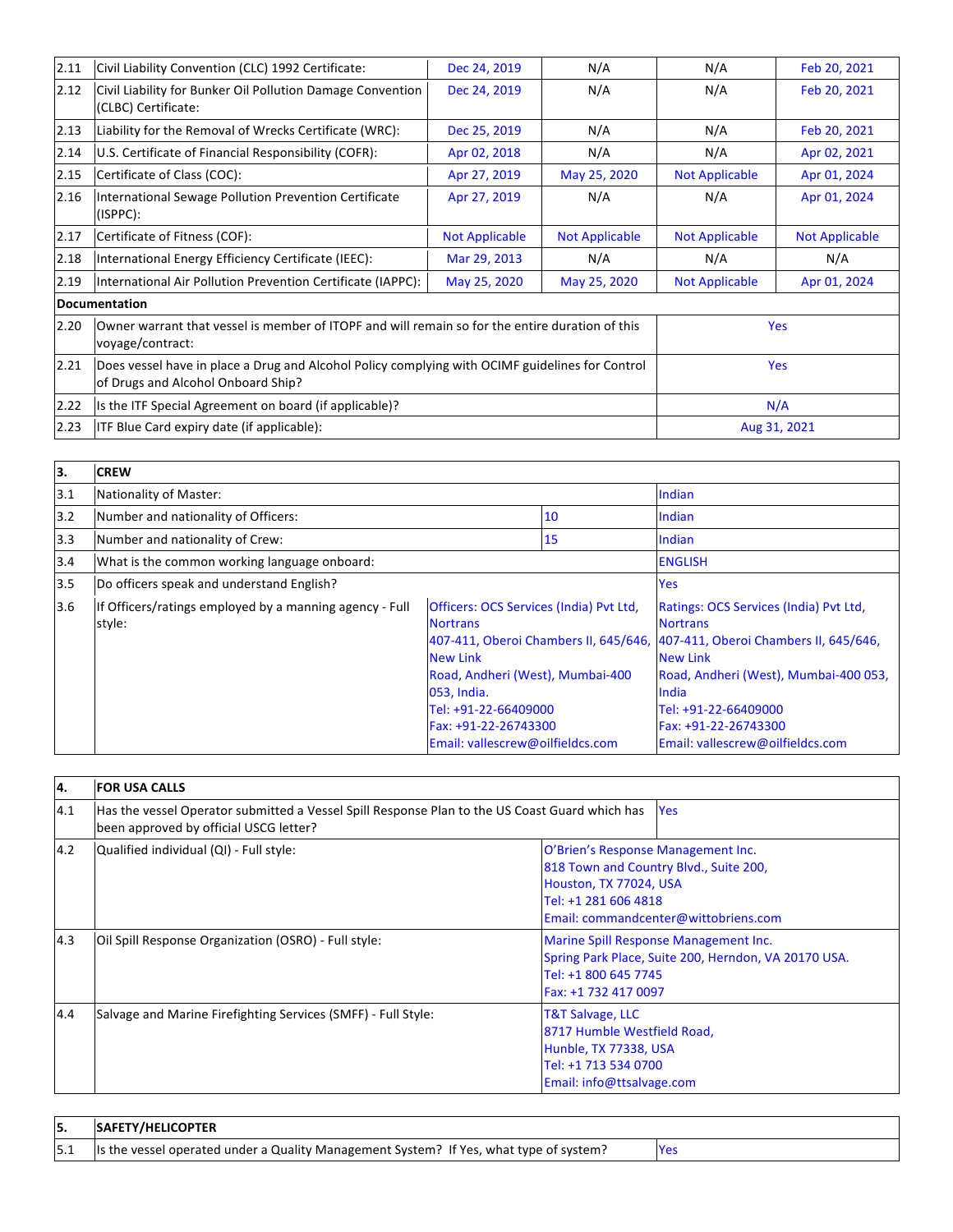|     | $($ ISO9001 or IMO Resolution A.741(18) as amended):            | <b>IMO Resolution A.741(18)</b> |
|-----|-----------------------------------------------------------------|---------------------------------|
| 5.2 | Can the ship comply with the ICS Helicopter Guidelines?         | <b>Yes</b>                      |
|     | [5.2.1 If Yes, state whether winching or landing area provided: | <b>Winching</b>                 |
|     | [5.2.2 If Yes, what is the diameter of the circle provided:     | 5 Metres                        |

| 6.  | <b>COATING/ANODES</b> |            |                       |                                                                                                                                                                  |            |
|-----|-----------------------|------------|-----------------------|------------------------------------------------------------------------------------------------------------------------------------------------------------------|------------|
| 6.1 | <b>Tank Coating</b>   | Coated     | Type                  | To What Extent                                                                                                                                                   | Anodes     |
|     | Cargo tanks:          | <b>Yes</b> | <b>Modified Epoxy</b> | 4 P/S and Slop P/S<br>tanks are Fully<br>Coated. All other<br>Tanks i.e. No 1P/S,<br>2P/S, 3P/S, 5P/S,<br>6P/S coated 3mtrs<br>from top and 1 Mtr<br>from Bottom | <b>No</b>  |
|     | Ballast tanks:        | Yes        | <b>Modified Epoxy</b> | <b>Fully Coated</b>                                                                                                                                              | <b>Yes</b> |
|     | Slop tanks:           | Yes        | <b>Modified Epoxy</b> | <b>Whole Tank</b>                                                                                                                                                | <b>No</b>  |

| 17. | <b>BALLAST</b>           |     |             |                          |                            |
|-----|--------------------------|-----|-------------|--------------------------|----------------------------|
| 7.1 | Pumps                    | No. | <b>Type</b> | Capacity                 | At What Head<br>$(sg=1.0)$ |
|     | <b>Ballast Pumps:</b>    |     | Centrifugal | 1,800 Cu.<br>Metres/Hour | <b>30 Metres</b>           |
|     | <b>Ballast Eductors:</b> |     | Venturi     | 250 Cu.<br>Metres/Hour   | 3 Metres                   |

| 8.                 | <b>CARGO</b>                                                                                                                 |                                                                                    |                                          |
|--------------------|------------------------------------------------------------------------------------------------------------------------------|------------------------------------------------------------------------------------|------------------------------------------|
|                    | <b>Double Hull Vessels</b>                                                                                                   |                                                                                    |                                          |
| 8.1                | Is vessel fitted with centerline bulkhead in all cargo tanks? If Yes, solid or perforated:                                   | Yes, Solid                                                                         |                                          |
|                    | <b>Cargo Tank Capacities</b>                                                                                                 |                                                                                    |                                          |
| 8.2                | Number of cargo tanks and total cubic capacity (max% per company policy: 98%, 97%, 96% or<br>95%) excluding slops tanks:     | 14                                                                                 | 123,030.36 Cu.<br><b>Metres</b>          |
| 8.2.1              | Capacity (98%) of each natural segregation with double valve (specify tanks):                                                | Seg#1: 42876.31 m3 (3P/S, 6P/S)<br>Seg#3: 37748.45 m3 (1P/S, 4P/S, SL(S))          | Seg#2: 45368.05 m3 (2P/S, 5P/S, SLOP(P)) |
| 8.2.2              | IMO class (Oil/Chemical Ship Type 1, 2 or 3):                                                                                | N/A                                                                                |                                          |
| 8.3                | Number of slop tanks and total cubic capacity (max% per company policy: 98%, 97%, 96% or<br>95%):                            | $\overline{2}$<br>2,962.54 Cu. Metres                                              |                                          |
| 8.3.1              | Specify segregations which slops tanks belong to and their capacity with double valve:                                       | Seg#2: 45368.05 m3 (2P/S, 5P/S, SLOP(P))<br>Seg#3: 37748.45 m3 (1P/S, 4P/S, SL(S)) |                                          |
| 8.3.2              | Residual/retention oil tank(s) capacity (98%), if applicable:                                                                |                                                                                    | 0 Cu. Metres                             |
| <b>SBT Vessels</b> |                                                                                                                              |                                                                                    |                                          |
| 8.3.3              | What is total SBT capacity and percentage of SDWT vessel can maintain?                                                       | 38,831.60 Cu<br><b>Metres</b>                                                      | 36.50 %                                  |
| 8.3.4              | Does vessel meet the requirements of MARPOL Annex I Reg 18.2:                                                                | Yes                                                                                |                                          |
|                    | <b>Cargo Handling and Pumping Systems</b>                                                                                    |                                                                                    |                                          |
| 8.4                | How many grades/products can vessel load/discharge with double valve segregation:                                            |                                                                                    |                                          |
| 8.5                | Are there any cargo tank filling restrictions?<br>If yes, specify number of slack tanks, max s.g., ullage restrictions etc.: | N/A<br><b>Not Applicable</b>                                                       |                                          |
| 8.6                | Max loading rate for homogenous cargo                                                                                        | With VECS                                                                          | <b>Without VECS</b>                      |
|                    | Loaded per manifold connection:                                                                                              | 4,077 Cu.<br>Metres/Hour                                                           | 4,077 Cu.<br>Metres/Hour                 |
|                    | Loaded simultaneously through all manifolds:                                                                                 | 12,231 Cu.<br>Metres/Hour                                                          | 12,231 Cu.<br>Metres/Hour                |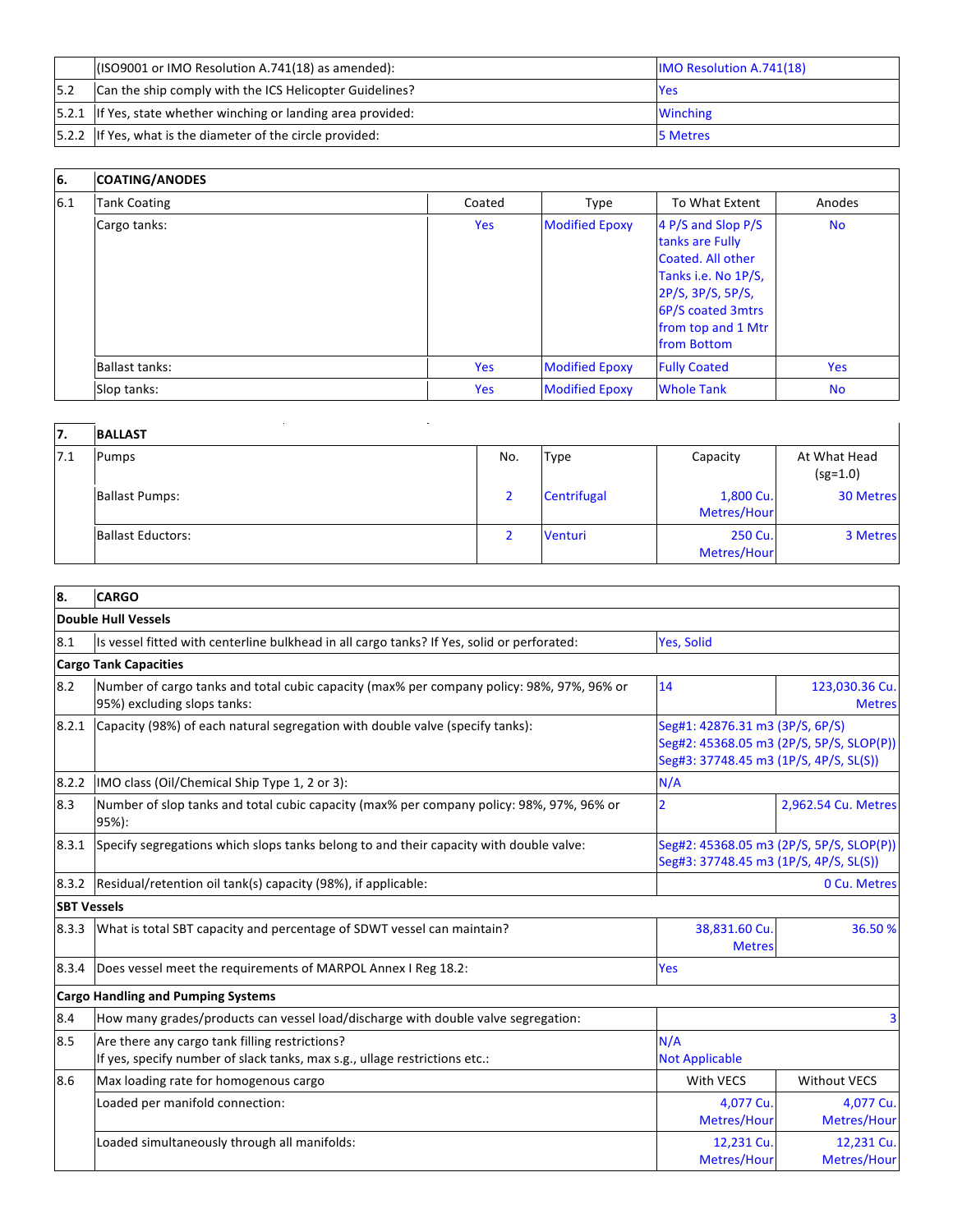|                                 | <b>Cargo Control Room</b>                                                                                                              |                                      |                                                                                                                                          |                                             |  |
|---------------------------------|----------------------------------------------------------------------------------------------------------------------------------------|--------------------------------------|------------------------------------------------------------------------------------------------------------------------------------------|---------------------------------------------|--|
| 8.7                             | Is ship fitted with a Cargo Control Room (CCR)?                                                                                        |                                      | Yes                                                                                                                                      |                                             |  |
| 8.8                             | Can tank innage/ullage be read from the CCR?                                                                                           | Yes                                  |                                                                                                                                          |                                             |  |
|                                 | <b>Gauging and Sampling</b>                                                                                                            |                                      |                                                                                                                                          |                                             |  |
| 8.9                             | Is gauging system certified and calibrated? If no, specify which ones are not calibrated:                                              |                                      | Yes, NA                                                                                                                                  |                                             |  |
|                                 | What type of fixed closed tank gauging system is fitted:                                                                               | Radar                                |                                                                                                                                          |                                             |  |
|                                 | Are high level alarms fitted to the cargo tanks? If Yes, indicate whether to all tanks or partial:                                     | Yes, All                             |                                                                                                                                          |                                             |  |
| 8.9.1                           | Can cargo be transferred under closed loading conditions in accordance with ISGOTT 11.1.6.6?                                           |                                      | Yes                                                                                                                                      |                                             |  |
| 8.9.2                           | Are cargo tanks fitted with multipoint gauging? If yes, specify type and locations:                                                    |                                      | <b>Yes, UTI VAPOR LOCKS, VARIOUS</b><br><b>LOCATIONS ON DECK</b>                                                                         |                                             |  |
| 8.10                            | Number of portable gauging units (example- MMC) on board:                                                                              |                                      |                                                                                                                                          | 4                                           |  |
|                                 | <b>Vapor Emission Control System (VECS)</b>                                                                                            |                                      |                                                                                                                                          |                                             |  |
| 8.11                            | Is a vapour return system (VRS) fitted?                                                                                                |                                      | Yes                                                                                                                                      |                                             |  |
| 8.12                            | Number/size of VECS manifolds (per side):                                                                                              |                                      |                                                                                                                                          | <b>400 Millimetres</b>                      |  |
| 8.13                            | Number/size/type of VECS reducers:                                                                                                     |                                      | $2(16" \times 12")$                                                                                                                      |                                             |  |
| <b>Venting</b>                  |                                                                                                                                        |                                      |                                                                                                                                          |                                             |  |
| 8.14                            | State what type of venting system is fitted:                                                                                           |                                      | Vents                                                                                                                                    | <b>Common Mast Riser and Independent HV</b> |  |
|                                 | <b>Cargo Manifolds and Reducers</b>                                                                                                    |                                      |                                                                                                                                          |                                             |  |
| 8.15                            | Total number/size of cargo manifold connections on each side:                                                                          |                                      | 3/400 Millimetres                                                                                                                        |                                             |  |
| 8.16                            | What type of valves are fitted at manifold:                                                                                            |                                      | <b>Butterfly</b>                                                                                                                         |                                             |  |
| 8.17                            | What is the material/rating of the manifold:                                                                                           |                                      | Steel/ANSI 150                                                                                                                           |                                             |  |
|                                 | 8.17.1 Does vessel comply with the latest edition of the OCIMF 'Recommendations for Oil Tanker<br>Manifolds and Associated Equipment'? | Yes                                  |                                                                                                                                          |                                             |  |
| 8.18                            | Distance between cargo manifold centers:                                                                                               |                                      | 2,500 Millimetres                                                                                                                        |                                             |  |
| 8.19                            | Distance ships rail to manifold:                                                                                                       | 4,350 Millimetres                    |                                                                                                                                          |                                             |  |
| 8.20                            | Distance manifold to ships side:                                                                                                       | 4,600 Millimetres                    |                                                                                                                                          |                                             |  |
| 8.21                            | Top of rail to center of manifold:                                                                                                     |                                      | <b>884 Millimetres</b>                                                                                                                   |                                             |  |
| 8.22                            | Distance main deck to center of manifold:                                                                                              |                                      | 1,671 Millimetres                                                                                                                        |                                             |  |
| 8.23                            | Spill tank grating to center of manifold:                                                                                              |                                      | 900 Millimetres                                                                                                                          |                                             |  |
| 8.24                            | Manifold height above the waterline in normal ballast/at SDWT condition:                                                               |                                      | <b>16.866 Metres</b>                                                                                                                     | 8.599 Metres                                |  |
| 8.25                            | Number/size/type of reducers:                                                                                                          |                                      | 4 x 200/150mm (8/6")<br>3 x 400/300mm (16/12")<br>3 x 400/250mm (16/10")<br>3 x 400/200mm (16/8")<br>1 x 300/200mm (12/8")<br><b>DIN</b> |                                             |  |
| 8.26                            | Is vessel fitted with a stern manifold? If yes, state size:                                                                            |                                      | No, 0 Millimetres                                                                                                                        |                                             |  |
| <b>Heating</b>                  |                                                                                                                                        |                                      |                                                                                                                                          |                                             |  |
| 8.27                            | Cargo/slop tanks fitted with a cargo heating system?                                                                                   | Type                                 | Coiled                                                                                                                                   | Material                                    |  |
|                                 | Cargo Tanks:                                                                                                                           | <b>Steam Heating</b><br><b>Coils</b> | <b>Yes</b>                                                                                                                               | <b>SS</b>                                   |  |
|                                 | Slop Tanks:                                                                                                                            | <b>STEAM</b>                         | Yes                                                                                                                                      | <b>SS</b>                                   |  |
| 8.28                            | Maximum temperature cargo can be loaded/maintained:                                                                                    |                                      | 73.9 °C / 165.0 °F                                                                                                                       | 62.8 °C / 145.04 °F                         |  |
|                                 | 8.28.1 Minimum temperature cargo can be loaded/maintained:                                                                             |                                      | 0.0 °C / 32.0 °F                                                                                                                         | 0.0 °C / 32.0 °F                            |  |
| Inert Gas and Crude Oil Washing |                                                                                                                                        |                                      |                                                                                                                                          |                                             |  |
| 8.29                            | Is an Inert Gas System (IGS) fitted/operational?                                                                                       | Yes/Yes                              |                                                                                                                                          |                                             |  |
| 8.29.1                          | Is a Crude Oil Washing (COW) installation fitted/operational?                                                                          |                                      | Yes/Yes                                                                                                                                  |                                             |  |
| 8.30                            | Is IGS supplied by flue gas, inert gas (IG) generator and/or nitrogen:                                                                 | <b>Flue Gas</b>                      |                                                                                                                                          |                                             |  |
|                                 | <b>Cargo Pumps</b>                                                                                                                     |                                      |                                                                                                                                          |                                             |  |
| 8.31                            | How many cargo pumps can be run simultaneously at full capacity:<br>3                                                                  |                                      |                                                                                                                                          |                                             |  |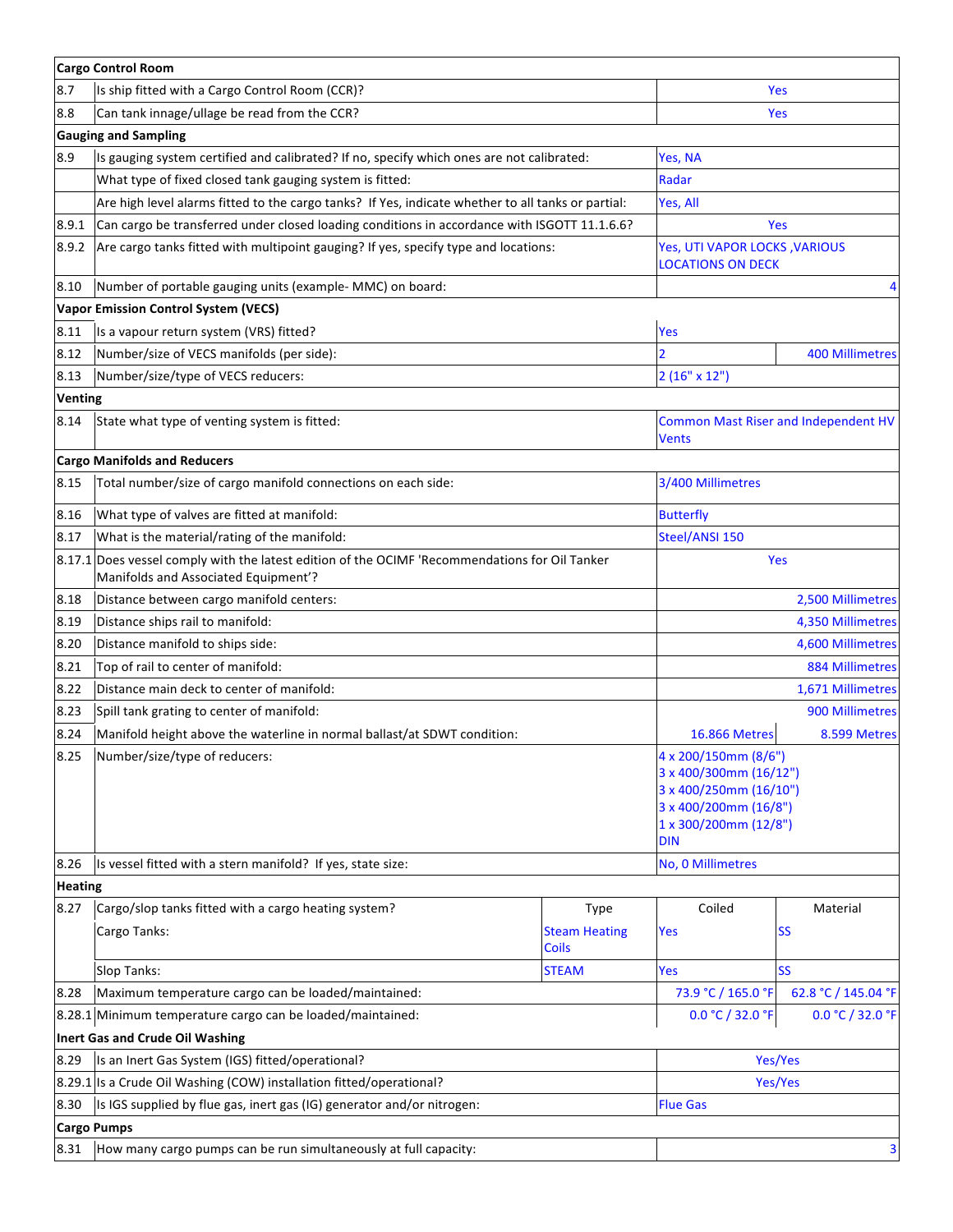| 8.32 | Pumps                                                   | No. | <b>Type</b>                           | Capacity               | At What Head<br>$(sg=1.0)$             |
|------|---------------------------------------------------------|-----|---------------------------------------|------------------------|----------------------------------------|
|      | Cargo Pumps:                                            | 3   | Centrifugal                           | 2500 M3/HR             | 130 Meters<br>130 Meters<br>130 Meters |
|      | Cargo Eductors:                                         |     | Venturi                               | 400 Cu.<br>Metres/Hour | 25 Metres                              |
|      | Stripping:                                              |     | <b>Positive</b><br><b>Displacment</b> | 275 Cu.<br>Metres/Hour | 130 Metres                             |
| 8.33 | Is at least one emergency portable cargo pump provided? |     |                                       |                        | N/A                                    |

| 9.                                     | <b>MOORING</b>                                                                              |                |                                       |                                     |                                |                                |
|----------------------------------------|---------------------------------------------------------------------------------------------|----------------|---------------------------------------|-------------------------------------|--------------------------------|--------------------------------|
| 9.1                                    | Wires (on drums)                                                                            | No.            | Diameter                              | Material                            | Length                         | <b>Breaking Strength</b>       |
|                                        | Forecastle:                                                                                 | 4              | 36 Millimetres GSWR (IWRC)            |                                     |                                | 308 Metres 92.18 Metric Tonnes |
|                                        | Main deck fwd:                                                                              | 4              | 36 Millimetres GSWR (IWRC)            |                                     |                                | 308 Metres 92.18 Metric Tonnes |
|                                        | Main deck aft:                                                                              | $\overline{2}$ | 36 Millimetres GSWR (IWRC)            |                                     |                                | 308 Metres 92.18 Metric Tonnes |
|                                        | Poop deck:                                                                                  | 6              | 36 Millimetres GSWR (IWRC)            |                                     |                                | 308 Metres 92.18 Metric Tonnes |
| 9.2                                    | Wire tails                                                                                  | No.            | Diameter                              | Material                            | Length                         | <b>Breaking Strength</b>       |
|                                        | Forecastle:                                                                                 | 4              | <b>72 Millimetres Euroflex</b>        |                                     | 11 Metres                      | 116.00 Metric<br><b>Tonnes</b> |
|                                        | Main deck fwd:                                                                              | 4              | <b>68 Millimetres Euroflex</b>        |                                     | 11 Metres                      | 116.00 Metric<br><b>Tonnes</b> |
|                                        | Main deck aft:                                                                              | $\overline{2}$ | <b>68 Millimetres Euroflex</b>        |                                     | 11 Metres                      | 116.00 Metric<br><b>Tonnes</b> |
|                                        | Poop deck:                                                                                  | 6              | <b>68 Millimetres Euroflex</b>        |                                     | 11 Metres                      | 116.00 Metric<br><b>Tonnes</b> |
| 9.3                                    | Ropes (on drums)                                                                            | No.            | Diameter                              | Material                            | Length                         | <b>Breaking Strength</b>       |
|                                        | Forecastle:                                                                                 | $\mathbf{0}$   |                                       | <b>0 Millimetres Not Applicable</b> | 0 Metres                       | <b>0 Metric Tonnes</b>         |
|                                        | Main deck fwd:                                                                              | $\bf{0}$       |                                       | <b>0 Millimetres Not Applicable</b> | 0 Metres                       | <b>0 Metric Tonnes</b>         |
|                                        | Main deck aft:                                                                              | $\mathbf{0}$   |                                       | <b>0 Millimetres Not Applicable</b> | 0 Metres                       | <b>0 Metric Tonnes</b>         |
|                                        | Poop deck:                                                                                  | $\mathbf 0$    |                                       | <b>0 Millimetres Not Applicable</b> | 0 Metres                       | <b>0 Metric Tonnes</b>         |
| 9.4                                    | Other lines                                                                                 | No.            | Diameter                              | Material                            | Length                         | <b>Breaking Strength</b>       |
|                                        | Forecastle:                                                                                 | $\overline{2}$ | 38 Millimetres GSWR (IWRC)            |                                     |                                | 305 Metres 88.00 Metric Tonnes |
|                                        | Main deck fwd:                                                                              | 6              |                                       | 56 Millimetres PP/Polyster Mix      | 220 Metres                     | <b>80 Metric Tonnes</b>        |
|                                        | Main deck aft:                                                                              | $\bf{0}$       |                                       | <b>0 Millimetres Not Applicable</b> | 0 Metres                       | <b>0 Metric Tonnes</b>         |
|                                        | Poop deck:                                                                                  | $\overline{7}$ |                                       | 56 Millimetres PP/Polyster Mix      |                                | 220 Metres 73.50 Metric Tonnes |
| 9.5                                    | Winches                                                                                     | No.            | No. Drums                             | Motive Power                        | <b>Brake Capacity</b>          | Type of Brake                  |
|                                        | Forecastle:                                                                                 | $\overline{2}$ | Double Drums + 2<br><b>Singe Drum</b> | <b>Hydraulic</b>                    | <b>60 Metric Tonnes Manual</b> |                                |
|                                        | Main deck fwd:                                                                              | $\overline{2}$ | <b>Double Drums</b>                   | <b>Hydraulic</b>                    | <b>60 Metric Tonnes Manual</b> |                                |
|                                        | Main deck aft:                                                                              | $\mathbf{1}$   | <b>Double Drums</b>                   | <b>Hydraulic</b>                    | <b>60 Metric Tonnes Manual</b> |                                |
|                                        | Poop deck:                                                                                  | 3              | <b>Double Drums</b>                   | <b>Hydraulic</b>                    | <b>60 Metric Tonnes Manual</b> |                                |
| 9.6                                    | Bitts, closed chocks/fairleads                                                              |                | No. Bitts                             | <b>SWL Bitts</b>                    | No. Closed Chocks              | <b>SWL Closed Chocks</b>       |
|                                        | Forecastle:                                                                                 |                | 5                                     | <b>60 Metric Tonnes</b>             | 6                              | <b>60 Metric Tonnes</b>        |
|                                        | Main deck fwd:                                                                              |                | 10                                    | <b>60 Metric Tonnes</b>             | 22                             | <b>60 Metric Tonnes</b>        |
|                                        | Main deck aft:                                                                              |                | 6                                     | <b>60 Metric Tonnes</b>             | 12                             | <b>60 Metric Tonnes</b>        |
|                                        | Poop deck:                                                                                  |                | 5                                     | <b>60 Metric Tonnes</b>             | 14                             | <b>60 Metric Tonnes</b>        |
| <b>Anchors/Emergency Towing System</b> |                                                                                             |                |                                       |                                     |                                |                                |
| 9.7                                    | Number of shackles on port/starboard cable:                                                 |                |                                       |                                     | 13/13                          |                                |
| 9.8                                    | Type/SWL of Emergency Towing system forward:                                                |                |                                       |                                     | 241 PH -001-00(F)              | <b>250 Metric Tonnes</b>       |
| 9.9                                    | Type/SWL of Emergency Towing system aft:                                                    |                |                                       |                                     | 241 PH-001-00(A)               | 204 Metric Tonnes              |
|                                        | 9.10.1 What is size of closed chock and/or fairleads of enclosed type on stern<br>600 x 900 |                |                                       |                                     |                                |                                |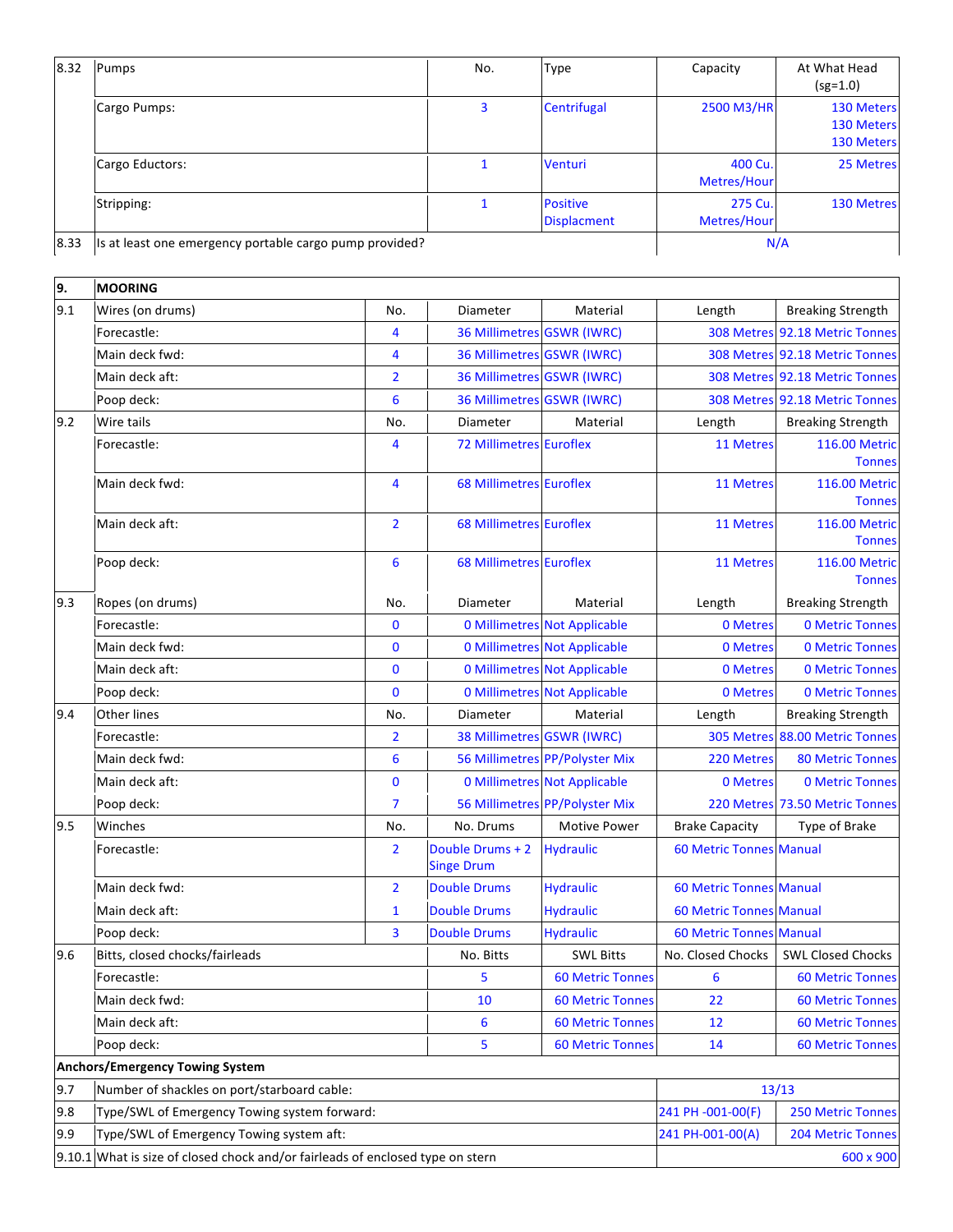| <b>Escort Tug</b> |                                                                                                                                                                                                   |                                 |                          |
|-------------------|---------------------------------------------------------------------------------------------------------------------------------------------------------------------------------------------------|---------------------------------|--------------------------|
|                   | 9.10.2 What is SWL of closed chock and/or fairleads of enclosed type on stern:                                                                                                                    |                                 | <b>200 Metric Tonnes</b> |
| 9.11              | What is SWL of bollard on poop deck suitable for escort tug:                                                                                                                                      |                                 | <b>200 Metric Tonnes</b> |
|                   | <b>Lifting Equipment/Gangway</b>                                                                                                                                                                  |                                 |                          |
| 9.12              | Derrick/Crane description (Number, SWL and location):                                                                                                                                             | Cranes: 1 x 15 Tonnes<br>Centre |                          |
| 9.13              | Accommodation ladder direction:                                                                                                                                                                   |                                 | Aftl                     |
|                   | Does vessel have a portable gangway? If yes, state length:                                                                                                                                        |                                 | Yes, 17 Metres           |
|                   | <b>Single Point Mooring (SPM) Equipment</b>                                                                                                                                                       |                                 |                          |
| 9.14              | Does the vessel meet the recommendations in the latest edition of OCIMF 'Recommendations for<br>Equipment Employed in the Bow Mooring of Conventional Tankers at Single Point Moorings<br>(SPM)'? |                                 | <b>Yes</b>               |
| 9.15              | If fitted, how many chain stoppers:                                                                                                                                                               |                                 |                          |
| 9.16              | State type/SWL of chain stopper(s):                                                                                                                                                               | <b>Tongue Type</b>              | <b>250 Metric Tonnes</b> |
| 9.17              | What is the maximum size chain diameter the bow stopper(s) can handle:                                                                                                                            |                                 | <b>76 Millimetres</b>    |
| 9.18              | Distance between the bow fairlead and chain stopper/bracket:                                                                                                                                      |                                 | 3.50 Metres              |
| 9.19              | Is bow chock and/or fairlead of enclosed type of OCIMF recommended size<br>(600mm x 450mm)? If not, give details of size:                                                                         | Yes<br><b>Not Applicable</b>    |                          |

| 10.              | <b>PROPULSION</b>                                               |                    |                                                                                        |                                                                       |  |
|------------------|-----------------------------------------------------------------|--------------------|----------------------------------------------------------------------------------------|-----------------------------------------------------------------------|--|
| 10.1             | Speed                                                           | Maximum            | Economical                                                                             |                                                                       |  |
|                  | <b>Ballast speed:</b>                                           | 14.00 Knots (WSNP) | 12.50 Knots (WSNP)                                                                     |                                                                       |  |
|                  | Laden speed:                                                    | 14.00 Knots (WSNP) | 12.00 Knots (WSNP)                                                                     |                                                                       |  |
| 10.2             | What type of fuel is used for main propulsion/generating plant: |                    | <b>IFO 380 / MGO</b>                                                                   | IFO 380 / MGO DMA                                                     |  |
| 10.3             | Type/Capacity of bunker tanks:                                  |                    | Fuel Oil: 1,533.50 Cu. Metres<br>Diesel Oil: 1,445 Cu. Metres<br>Gas Oil: 0 Cu. Metres |                                                                       |  |
| 10.4             | Is vessel fitted with fixed or controllable pitch propeller(s): |                    | <b>Fixed</b>                                                                           |                                                                       |  |
| 10.5             | Engines                                                         | <b>No</b>          | Capacity                                                                               | Make/Type                                                             |  |
|                  | Main engine:                                                    | $\mathbf{1}$       | 13,570 Kilowatt MAN B&W -                                                              | 7S60MC MK VI                                                          |  |
|                  | Aux engine:                                                     | $\overline{3}$     |                                                                                        | <b>790 Kilowatt DAIHATSU DIESEL</b><br>6DK-20                         |  |
|                  | Power packs:                                                    | $\overline{2}$     |                                                                                        | 0.96 Cu. Metres WUHAM MARINE<br><b>MACHINERY PLANT</b><br>HPD8/HPD6.5 |  |
|                  | <b>Boilers:</b>                                                 | $\overline{2}$     | <b>Tonnes/Hour</b>                                                                     | <b>30 Metric AALBORG MISSION</b><br><b>OL</b>                         |  |
|                  | <b>Bow/Stern Thruster</b>                                       |                    |                                                                                        |                                                                       |  |
| 10.6             | What is brake horse power of bow thruster (if fitted):          | No, 0 bhp          |                                                                                        |                                                                       |  |
| 10.7             | What is brake horse power of stern thruster (if fitted):        | No, 0 bhp          |                                                                                        |                                                                       |  |
| <b>Emissions</b> |                                                                 |                    |                                                                                        |                                                                       |  |
| 10.8             | Main engine IMO NOx emission standard:                          | Tier I             |                                                                                        |                                                                       |  |
| 10.9             | Energy Efficiency Design Index (EEDI) rating number:            | <b>D1598A</b>      |                                                                                        |                                                                       |  |

| 11.  | <b>SHIP TO SHIP TRANSFER</b>                                                                                                                          |                                                    |
|------|-------------------------------------------------------------------------------------------------------------------------------------------------------|----------------------------------------------------|
| 11.1 | Does vessel comply with recommendations contained in OCIMF/ICS Ship To Ship Transfer Guide<br>(Petroleum, Chemicals or Liquified Gas, as applicable)? | Yes                                                |
| 11.2 | What is maximum outreach of cranes/derricks outboard of the ship's side:                                                                              | 5.80 Metres                                        |
| 11.3 | Date/place of last STS operation:                                                                                                                     | Aug 28, 2020 / PANPAC Lightering Area /<br>PANAMA. |

## **12. RECENT OPERATIONAL HISTORY**